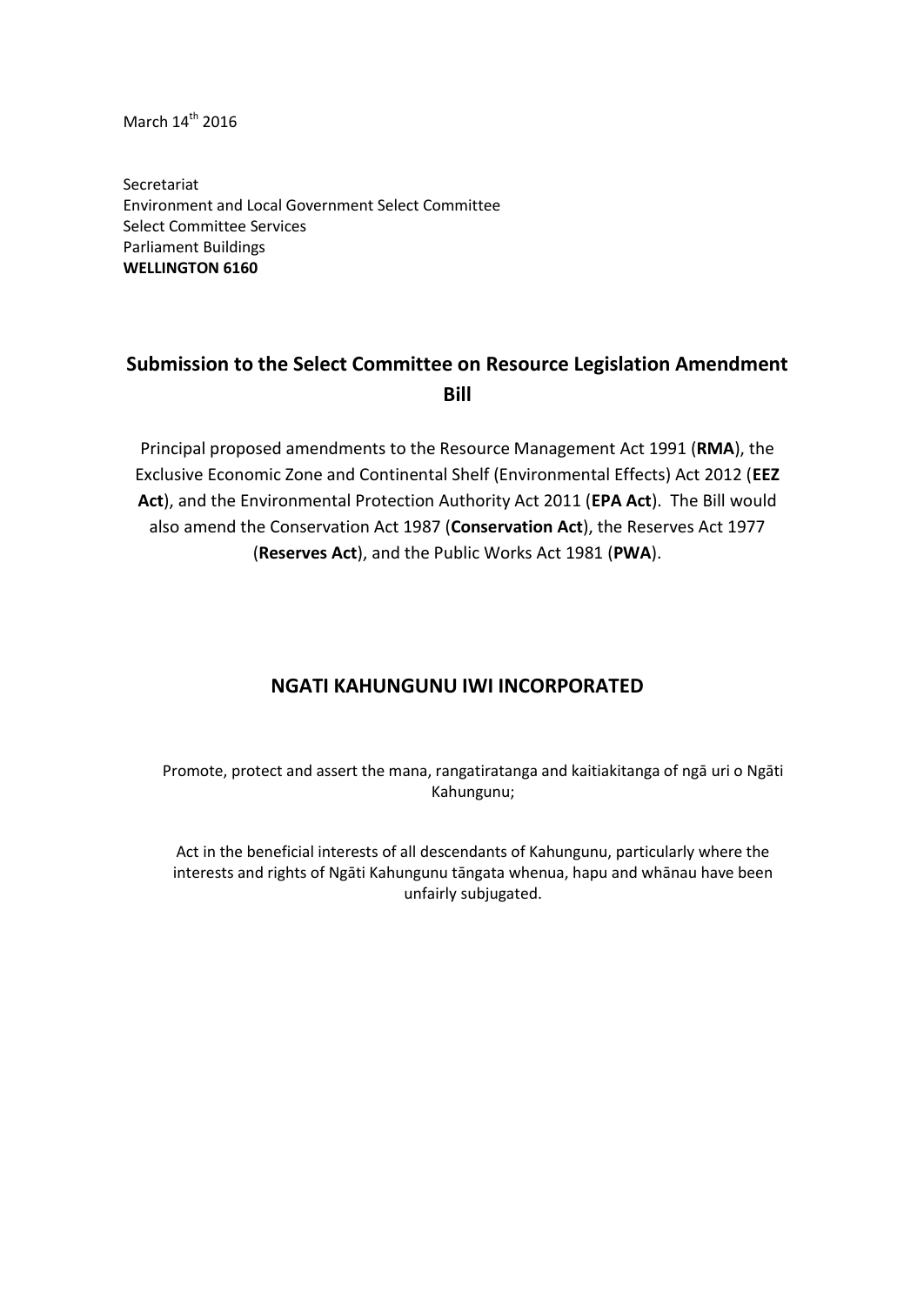# **Background**

1. **Ngāti Kahungunu Iwi Incorporated** (the Iwi / Iwi authority) is a mandated iwi organisation. Ngāti Kahungunu has the third largest iwi population (62,000<sup>1</sup>) and the second largest tribal rohe and coastline, from Paritu and extending inland across the Wharerata ranges in the north to Turakirae in southern Wairarapa.

> The mission of Ngāti Kahungunu Iwi Incorporated is: *"To enhance the mana and well-being of Ngāti Kahungunu".*

- 2. The Iwi authority maintains an independent position to advocate for the interests and rights, including values, beliefs and practices of all Ngāti Kahungunu tāngata whenua, whanau and hapū. Tāngata whenua hold significant cultural, economic and spiritual connections to the natural environment. As kaitiaki, Ngāti Kahungunu have an obligation to protect and restore the mauri, and the physical and spiritual well-being of natural environment for future generations.
- 3. Ngāti Kahungunu Iwi Incorporated invests a significant amount of time, resources and energies in drawing together and considering the views and aspirations of Ngāti Kahungunu tāngata whenua mai Paritu ki Turakirae. Maintaining these networks and appreciating all perspectives is vital for a holistic over view and progressing towards enduring outcomes and solutions**.**
- 4. The Iwi has held or been privy to many hui for tāngata whenua that have had a focus on the natural environment and water in particular. Discussions have reiterated our common values and interests and also highlighted the reoccurring adverse environmental impacts on them.

# **Introduction**

- 5. The overarching purpose of the current resource management act is sustainable resource management. The Iwi is committed to ensure central and local government agencies and policy appropriately reflect our interests as they relate to sustainable resource management.
- 6. The Iwi has been following and submitting on the various proposals and discussion documents related to resource management over the years. There have been some very concerning propositions contrary to values, culture and traditions of the iwi. Including proposals we believe move away from sustainable resource management, and move further from a Te Ao Maori worldview of resource management.
- 7. The consultation for the content of the Resource Legislation Amendment Bill (the Bill) has been abysmal, much of the proposal offers 'new changes' or rehashes changes from previous proposals that have been heavily criticized by the public and Maori alike. There is genuine concern regarding the direction, information used and process taken to advance changes in our resource management framework, this has in our view limited the opportunity for meaningful improvements.
- 8. At present section 6e of the RMA the "recognition and provision for the relationship of Maori and their culture and traditions with their ancestral lands, water, sites, wāhi tapu, taonga species and other taonga" is commonly ignored or inadequately catered for. The proposed changes could genuinely worsen this situation.

**<sup>.</sup>**  $1$  2013 Census of Population and Dwellings, New Zealand Kahungunu population only.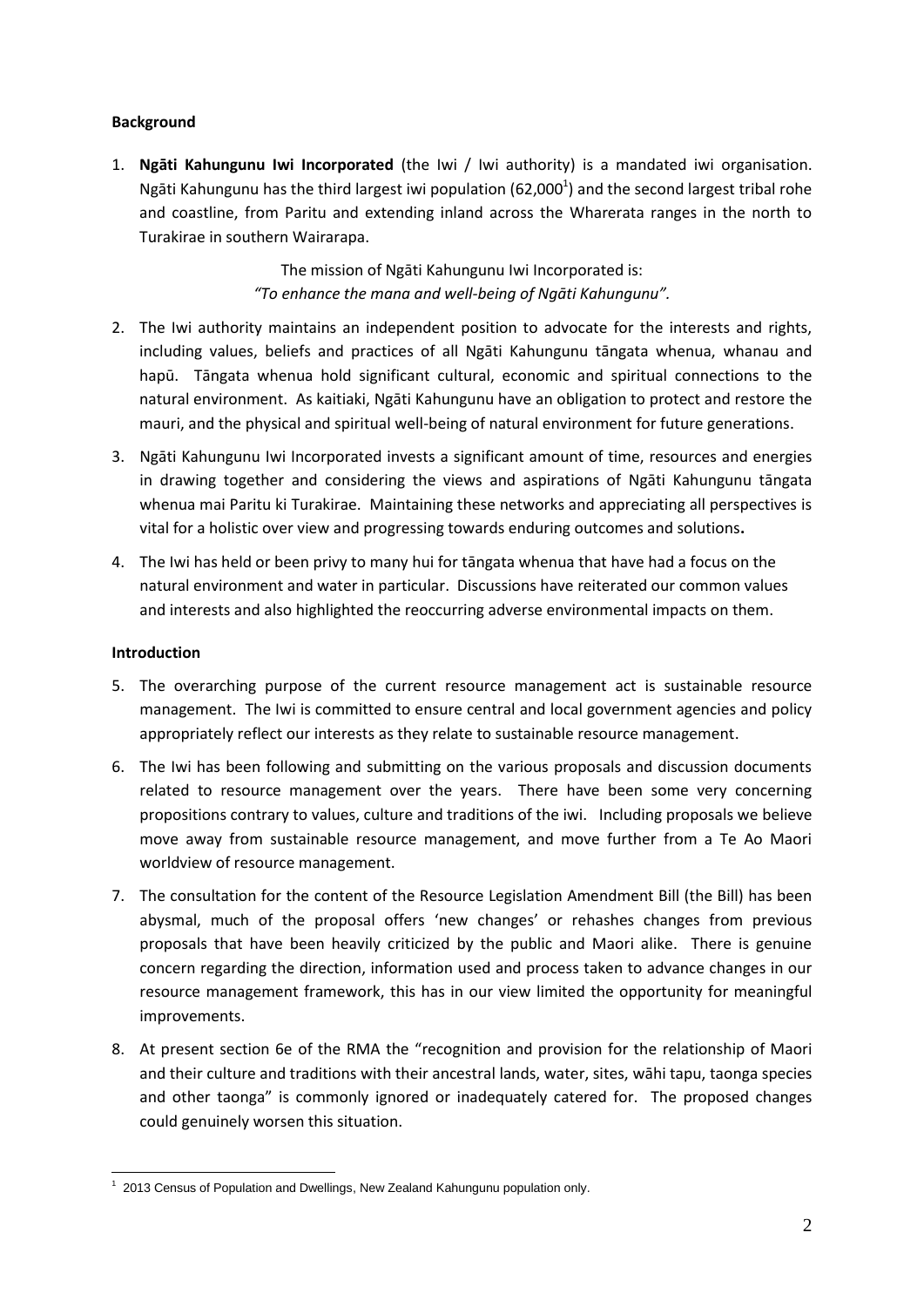- 9. The Iwi authority submission, covers three major areas:
	- i. Local Government vs Central Government
	- ii. Planning Process
	- iii. Iwi Participation Arrangements

## **LOCAL GOVERNMENT vs CENTRAL GOVERNMENT**

## **National Planning Instruments – Ministerial Powers**

- 10. We strongly oppose the ministers increased powers and unprecedented discretion to override local communities. There appears to be a number of avenues within the Bill that would enable this scenario.
- 11. While in principle the iwi supports national guidance and the promotion of minimum standards we are cautious and wish to prevent national prescription. At present the current National Policy Statement for Freshwater Management has been used to justify a "working down" approach to resource management and in places directly contravenes aspects of the current RMA. This in effect defeats the purpose of a national planning instrument to provide clarity and consistency to territorial authorities when implementing the RMA.

| <b>Recommendation 1</b> | Oppose section 360D and 45A entirely.                                                                                              |
|-------------------------|------------------------------------------------------------------------------------------------------------------------------------|
| <b>Recommendation 2</b> | Support in principle national planning instruments to the extent that<br>they improve clarity and consistency to plans and policy. |

## **Local Government Functions - Hazardous Substances**

- 12. The repeal of section 30  $(1)(c)(v)$  and section 31(1)(b)(ii). "Control the use of land for the purpose of – the prevention or mitigation of any adverse effects of the storage, use, disposal, or transportation of hazardous substances". There is a clear and practical role for local government to continue these functions as resource managers, removing this function would inhibit a logical and integrated management approach.
- 13. The Iwi has appealed to both district and regional councils to "give effect" to this function to ensure every possible resource management precaution is taken to avoid contaminating the pristine and highly valuable groundwater resources in Hawke's Bay, including he well documented cultural significant Heretaunga Plains Aquifer system. Safe guarding groundwater from contamination could not be satisfactorily managed by a central government agency including the Environmental Protection Authority (EPA), response time and local knowledge would be insufficient before irreparable damage occurs locally. The statutory scope of the EPA is also limited, and largely excludes land use and activities, and not akin to a precautionary approach.

**Recommendation 3 Oppose** repeal of section 30 (1)(c)(v) and section 31(1)(b)(ii).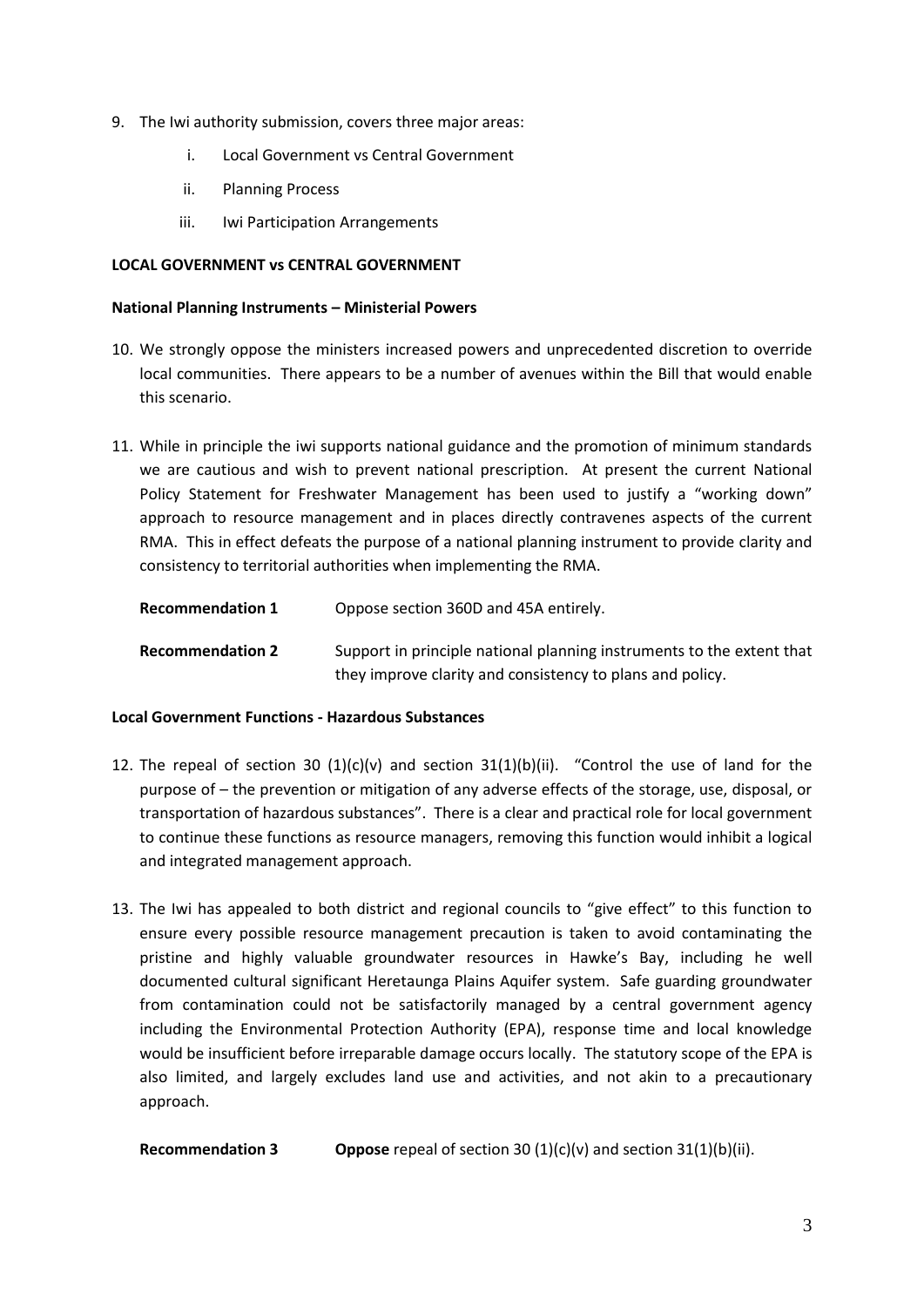#### **PLANNING PROCESSES**

## **Collaborative Model**

- 14. The Iwi authority has had first-hand experience in collaborative planning processes, and is currently involved in a Hawke's Bay collaborative stakeholder group for Tutaekuri, Ahuriri, Ngaruroro and Karamu waterways (TANK), since 2012.
- 15. This approach is not new to the rohe and although it has been useful in bringing together interested parties who may not have otherwise come together, the model is far from perfect. The process has been running for over four years and during that time the iwi has sought improvements to the process and its administration that have largely been ignored.
- 16. The collaborative model places a heavy burden on Māori organizations and whānau volunteers and terms this 'front loading'. In terms of resource management and planning processes, the iwi supports the ability for ngā uri of Ngāti Kahungunu to be heard directly for resource management and planning processes. Despite the struggle against continual efforts to pigeon whole iwi and hapu our interests are very broad and diverse, so require a wider range of skills and expertise than every other participant. The iwi is of the view that only considerable energy, time and willingness can improve the model.
- 17. During public consultation regarding the collaborative planning process, there was vocal opposition from Māori to the proposed restrictions on people's ability to access the court system through the schedule one process.
- 18. Proposed new clauses 36 to 73 of Part 4 to Schedule 1 a local authority may use a collaborative planning process for the preparation or change of a policy statement or resource management plan.

**Recommendation 4** Oppose the legislating of the collaborative planning process in the legislation Bill.

## **Streamlined Planning Process**

- 19. It is proposed that Local authorities may apply to the Minister to expedite the planning process that is, "proportionate to the complexity and significance of the planning issues being considered". The proposed new section 80B, has the ability to designate significant power to the minister.
- 20. The following reasons are offered (proposed new section 80C) to justify such as approach:
	- i. the proposed planning instrument will implement a national direction;
	- ii. **as a matter of public policy**, the preparation or change of a planning instrument is urgent;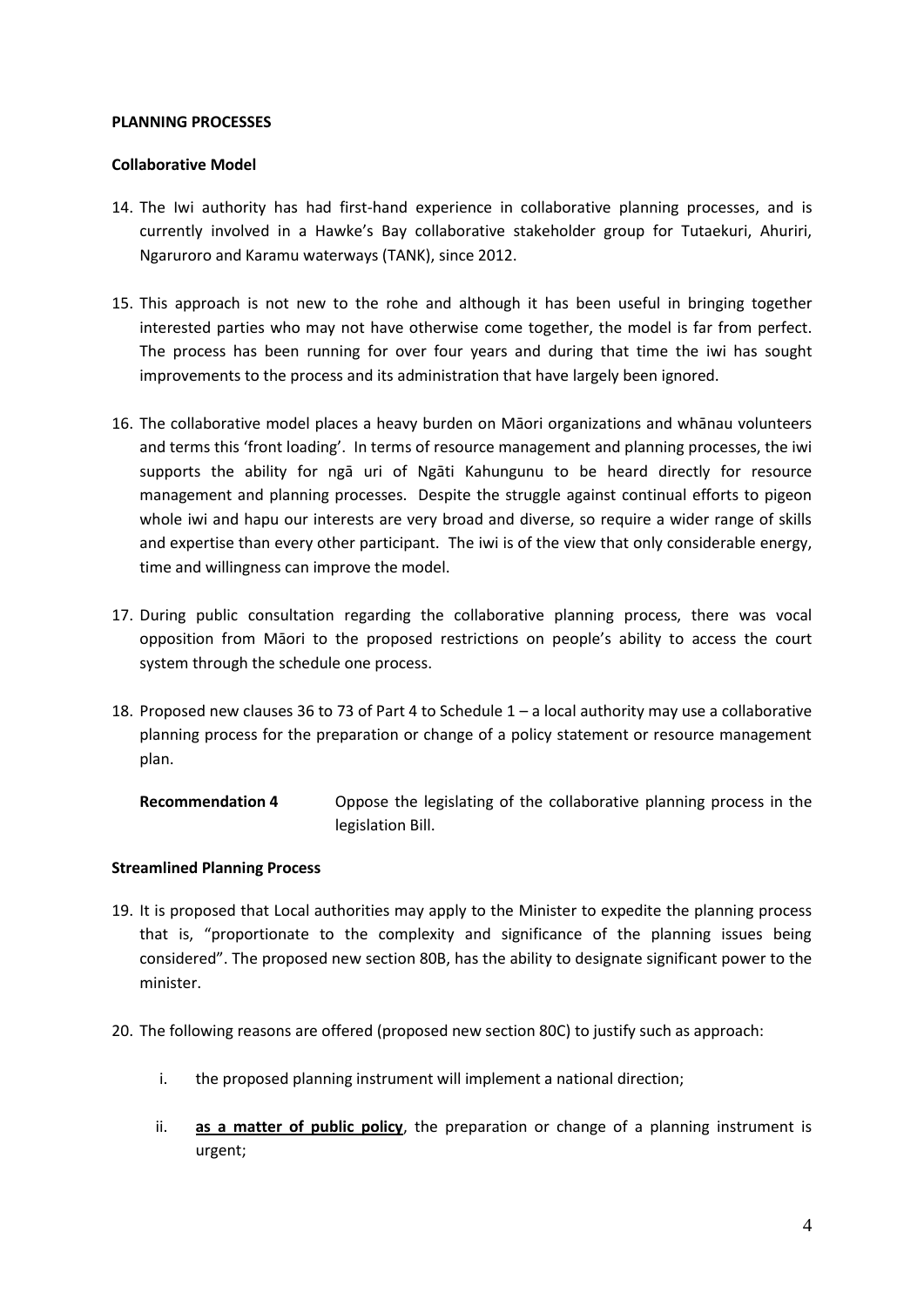- iii. the proposed planning instrument is required to meet a **significant community need**;
- iv. an operative planning instrument raises an issue that has resulted in unintended consequences;
- v. the proposed planning instrument will combine several policy statements or plans to develop a combined document prepared under section 80; and
- vi. any other circumstances comparable to those set out above.
- 21. The criteria offered are far too broad and any issue could potentially be argued within this framework. This could limit local participation and increases likelihood of national objectives being imposed upon tāngata whenua.
- 22. Proposed new section 84(2), offers the Minister further discretion in that the minister when deciding whether to approve a proposed planning instrument, must "have regard to" whether the proposed planning instruments meets the requirements of the RMA. This new level of unprecedented discretion is inappropriate.
- 23. There is no indication of how section 6e matters would be given effect in light of this proposal. At present discretion and ignorance is used as a default to ignore the rights of interests of iwi. This proposal has the potential to exacerbate the situation.

**Recommendation 5** Oppose the streamlined planning process.

# **Notification**

- 24. The Bill makes significant changes to notification under the RMA, which will significantly constrain peoples ability to participate in RMA processes. The notification test has traditionally been about "effects" based assessment; at times this already excludes iwi and hapu from being notified on a range of activities that potentially could impact our interests. The current "effects" based approach already does not adequately cater for "effects" on tāngata whenua.
- 25. The amendments now prescribe types of activities for which notification does not apply. Activities are very rarely so black and white, this approach ignores unanticipated effects of an activity, because those who could be affected are denied the ability to participate. This approach is highly risky and not precautionary, Māori are already excluded due to lack of capability and local knowledge on the council's behalf, this situation would be exacerbated further under the proposed changes.
- 26. It also denies those affected (but unanticipated) persons the ability to prove their interest. Whereas judicial review was otherwise available for non-notification decisions, if nonnotification is statutorily prescribed, affected persons will be left without a remedy despite the effects on them.

**Recommendation 6:** Maintain full existing notification rights.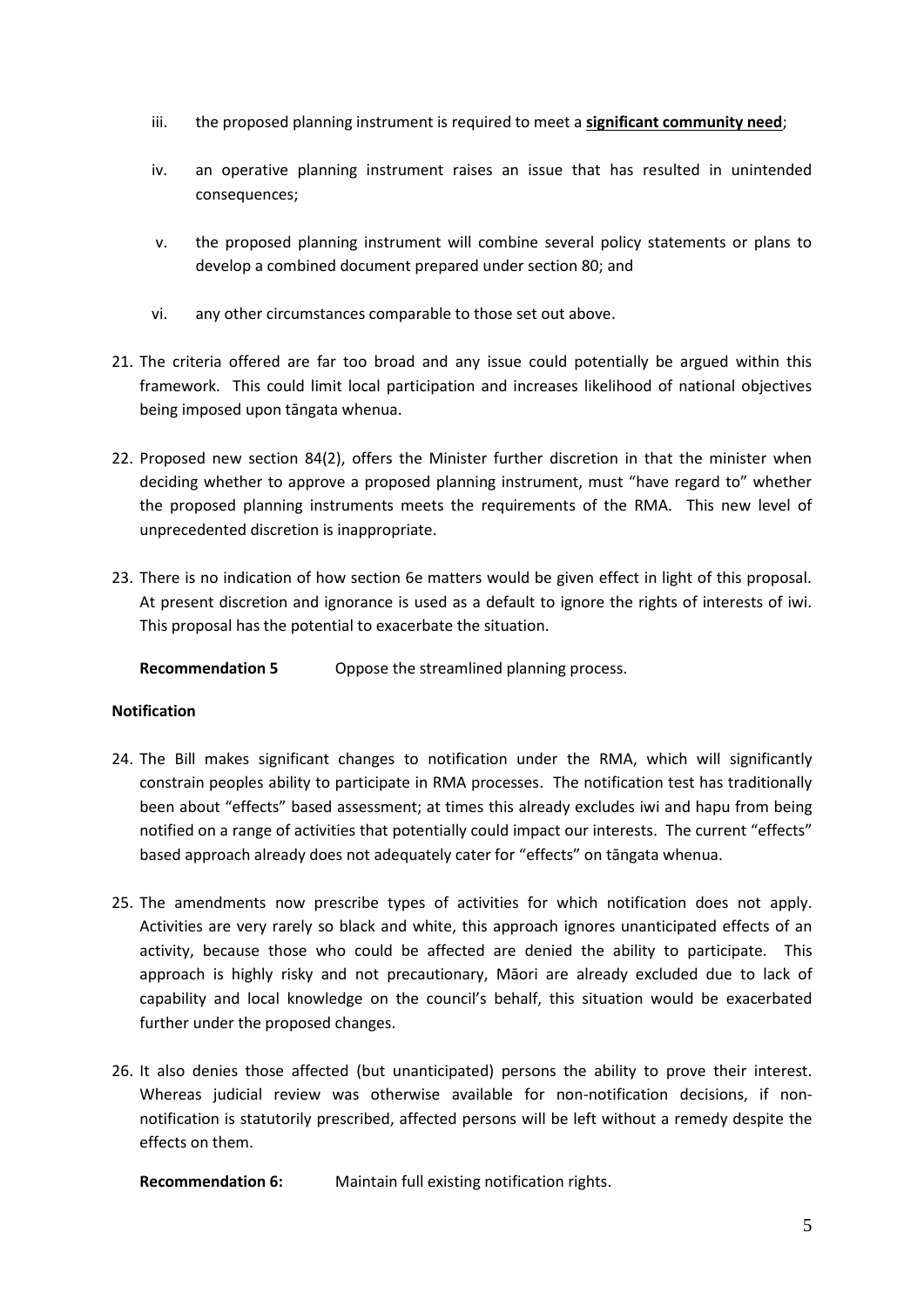# **Appeals**

- 27. Amendments have been proposed that consistently limit the rights of appeal to the Environment Court to by way of re-hearing and/or points of law. Currently, Environment Court hearings are *de novo* in nature, where the Environment Court hears any evidence it requires and makes its own decision, replacing that of the local authority. Many iwi and hapū groups engage in first instance with the Council and then through the hearings process. Iwi and hapu are always hopeful of resolving the matter without potentially escalating the cost required to engage.
- 28. The proposed new section 271A(4) and (5) places an emphasis on evidence produced during council hearings and an appeal to the Environment Court could ignore the introduction of new evidence. The proposed changes take advantage of the prohibitive cost of engaging planning, technical and legal services and unduly disadvantage the lay person, hapu and iwi organisations if they wish to appeal a decision. Iwi and hapu groups can not anticipate the outcomes through the various levels of engagement; it is logical and fiscally responsible to avoid costs where possible. Involvement of iwi, hapu or individuals should not be unduly disadvantaged, particularly given the relatively limited funds of Maori and the demands of many cultural experts who often volunteer their time.
- 29. Ngāti Kahungunu has achieved significant resolution through the Environment Court, from experience these changes would have severely affected our rights and interests being provided for.

**Recommendation 7:** Maintain full existing appeal rights.

## **IWI PARTICIPATION ARRANGEMENTS**

- 30. The new Bill proposes statutory obligations on councils to invite iwi to establish an "iwi participation arrangement", through which a number of agreements must be recorded. The proposed iwi participation arrangement: reflects a minimum requirement; are limited to change of a policy statement or plan; and, similar to many other 'arrangements' are at the behest of local government, their priorities and timelines.
- 31. Within the regulatory framework there are many provisions that could be used better to cater for the interests and rights of Ngāti Kahungunu. For example it could be agreed that certain customary activities could be provided for as permitted activities without the need for authorization. The use of discretion and lack of knowledge and willingness has been the predominant hurdle in more meaningful engagement between the iwi authority and local government.
- 32. Iwi relationships with local government have mixed track records with variable outcomes also those involved are often freshly exposed to conflicting world views and the meaningful recognition and provision for the relationship of Māori and our culture and traditions with te Taiao. It makes practical sense to achieve enduring and meaningful outcomes that any iwi participation arrangement needs the ability to evolve and improve.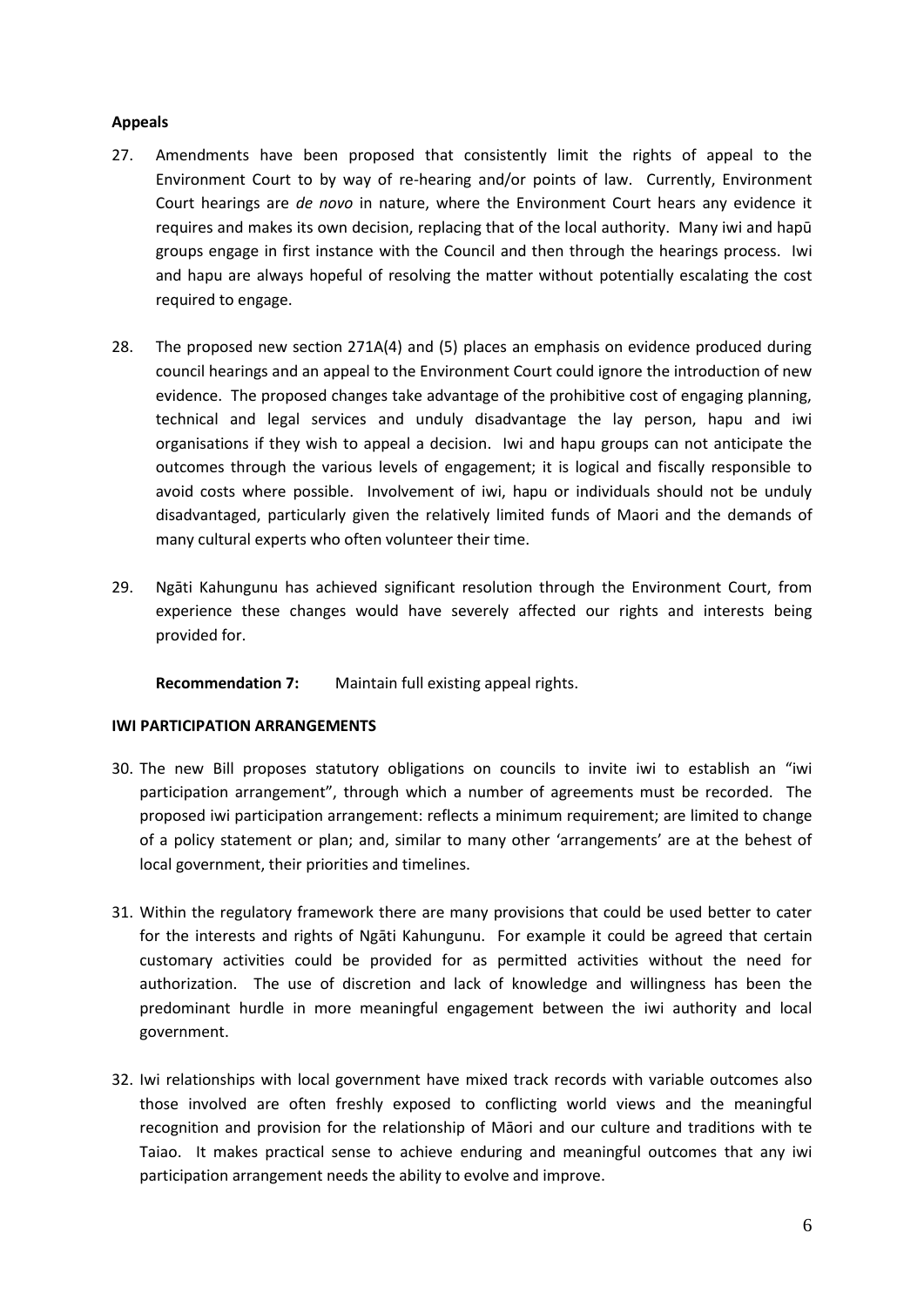- 33. While there are opportunities and some intent to involve iwi further there have also been missed opportunities and in our view past actions that have excluded the Iwi authority from further participation in natural resource decision-making.
- 34. Ngāti Kahungunu Iwi Inc last submission in 2015 to a select committee criticized the "Hawke's Bay Regional Planning Committee Bill". This Bill now an Act actively excluded the iwi authority of Ngāti Kahungunu in framing and participating on a committee whose purpose was to "support tāngata whenua aspirations" and has an arrangement in the participation and preparation or change of policy statements or plans. The irony now is that the current proposed Environmental Legislation Bill directs councils to arrange formal participation with the iwi. Neither direction from both local and central government has necessarily been helpful to the interests of Ngāti Kahungunu Iwi Inc.
- 35. Primarily, the Iwi authority seeks to maintain its independence from the strong influence of local government and the discretion and ability to determine how an Iwi Participation Arrangement might unfold and what they might include.

| <b>Recommendation 8</b> | Iwi Participation Arrangements are initiated by iwi. |  |
|-------------------------|------------------------------------------------------|--|
|-------------------------|------------------------------------------------------|--|

- **Recommendation 9** Iwi Participation Arrangement increases the scope (with discretion to the iwi) to cover a wider range of resource management matters over and above new or changed plans or policy statements, to include collaborative planning, streamlined processes, monitoring, resource consents, appointments to committees, hearing panels and other decision making roles.
- **Recommendation 10** Iwi are supported through dedicated funding to resource iwi to achieve equal partnership with councils.
- **Recommendation 11** Iwi Participation Arrangements provide a process to explore whether customary activities could be carried out by the iwi or hapū without the need for a statutory authorisation from the local authority; and in particular, whether customary activities could be provided for as permitted activities in relevant regional plans or district plans.

36. At present tāngata whenua participation in the RMA varies greatly in many areas it is poor.

- 15 per cent of local authorities involved iwi/hapū in resource consent monitoring.
- 54 per cent of local authorities made a budgetary commitment to iwi/hapū participation in RMA processes.
- 51 per cent of local authorities had written criteria or a set policy for staff to determine when iwi/hapū should be considered an affected party to resource consent applications.